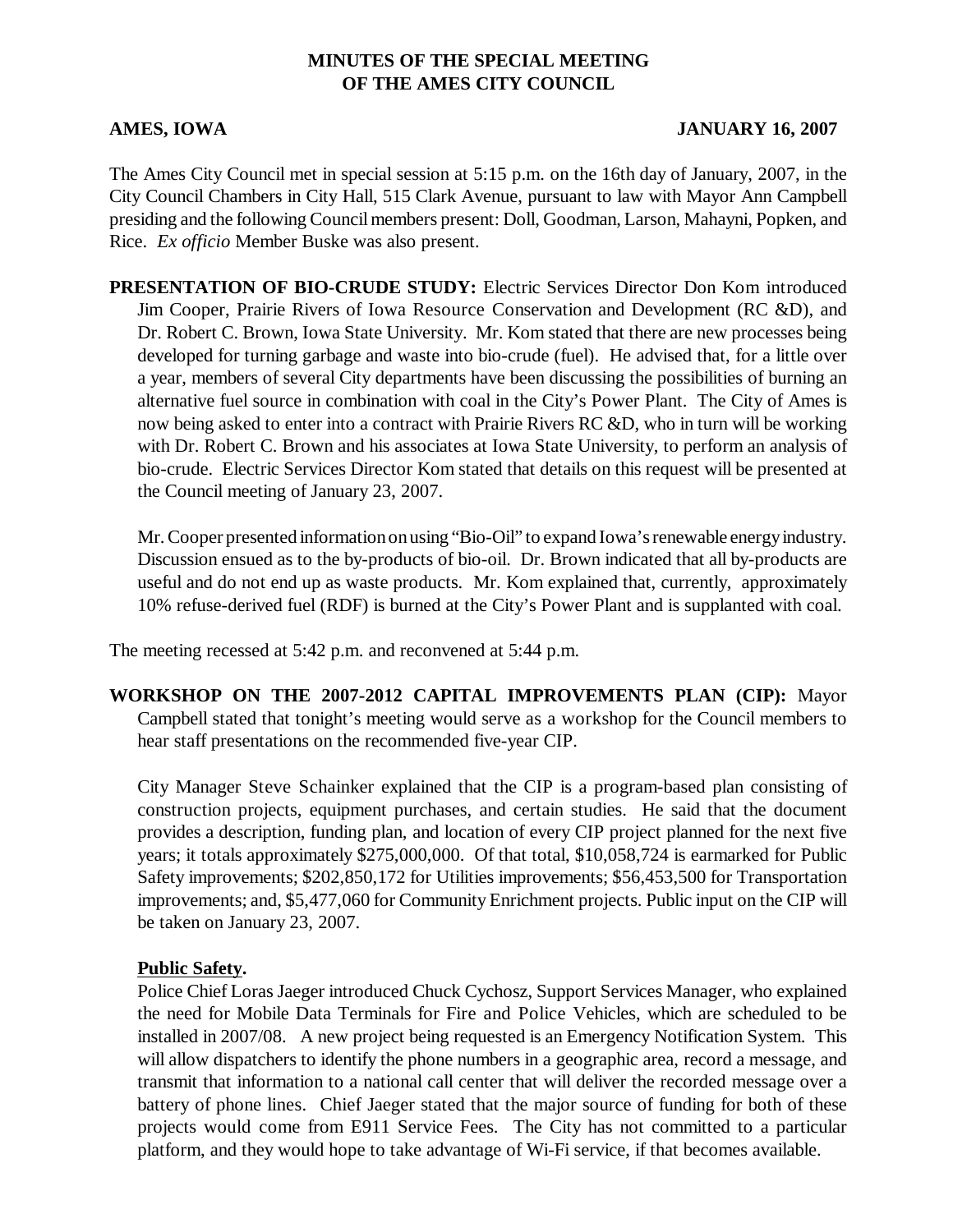Fire Chief Clint Petersen reviewed the Fire Station #1 Renovation and Fire Apparatus Replacement (Engine 2).

City Manager Schainker described the Outdoor Storm Warning System project, which will replace one siren per year (approximately \$15,000). According to Electric Services Director Kom, \$30,000 will be allocated in 2007/08 to pay for one siren and computer software/control upgrades. The location of the new sirens will vary, but emphasis will be given to filling gaps in the community's existing siren coverage. Council Member Popken pointed out that Page 16 needs to be amended to state a "cost change."

Public Works Director John Joiner described the Shared-Use Path System project. He advised that updated estimates and re-evaluation of Metropolitan Planning Organization/STP funding have resulted in cost, revenue, and site changes.

Council Member Goodman suggested that, in the future, a program be listed in the CIP that allocates funding to maintenance/improvements to the network of existing Shared Use and Pedestrian Paths.

The Pedestrian Walkway Program, which prioritizes sidewalk locations along arterial routes that coincide with the Safe Routes to School plans, was explained. It was initially thought that Safe-Routes-to-School Grant funding in a larger amount would be received; however, it has been determined that there is much competition for those funds and it may not be received.

Mr. Joiner next described the Railroad Crossing Safety Improvements and the Traffic Signal Program. It was initially planned that Railroad Safety Grant funds would be received; however, again, there is competition for the grant funding and the CIP reflects Local Option Sales Tax paying for a larger portion of these Improvements.

Railroad Quiet Zone Improvements is a new project that will provide the safety improvements at railroad crossings required by the Federal Railroad Administration to establish a quiet zone along the east/west mainline corridor. If approved, the railroad would be prohibited from sounding horns at each crossing unless a safety concern is imminent. In 2007/08, median extensions will be installed at Scholl Road and Hazel Avenue, and abandoned rails will be removed at Hazel Avenue.

Mr. Joiner also explained Traffic Engineering Studies, which will focus on examining the traffic signal system, bicycle (shared use) path system, and accident data, to provide information used for planning future capital improvement projects. U. S. 69 Intersection Improvements to be made at the intersections of  $13<sup>th</sup>/Grand$  and  $20<sup>th</sup>/Grand$  and West Lincoln Way Intersection Improvements were described. Franklin Avenue/Lincoln Way Intersection Improvements have been moved to 2008/09. Council Member Goodman again voiced his concerns to staff that the State Avenue intersection, when redeveloped, was too wide and became an impediment for pedestrian traffic. He would like staff to keep that in mind when redeveloping the Franklin/Lincoln Way Intersection.

# **Utilities.**

Public Works Director Joiner explained the Resource Recovery System Improvements. At some point in the future, electronics recycling may have to be addressed.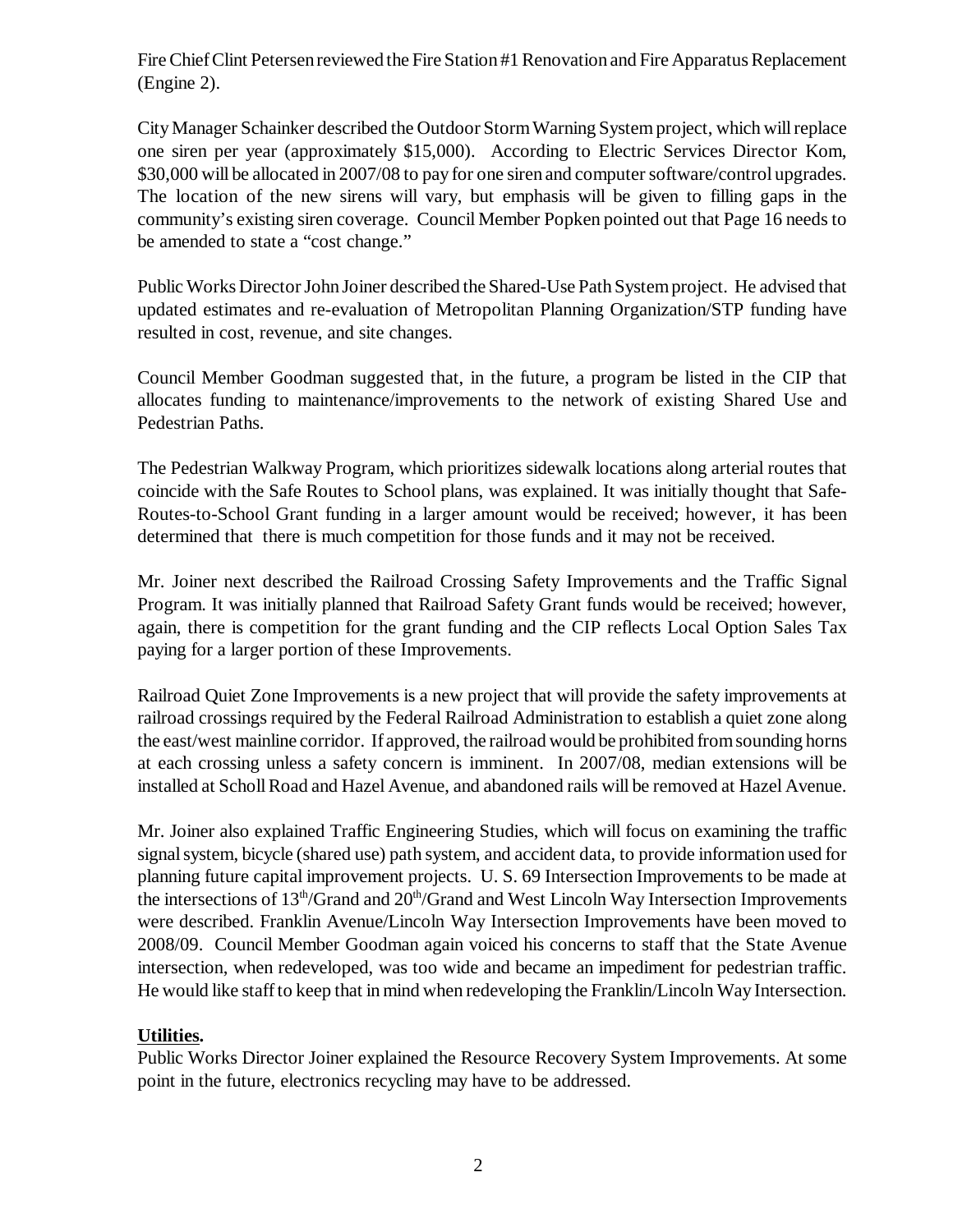John Dunn, Director of Water and Pollution Control, gave brief summaries of the Raw Well Water Loop Line, a new project that will loop the existing raw well water line extending from the Water Plant to the Southeast Well Field and the Youth Sports Complex Well field (to increase carrying capacity and reliability), and the Water Supply Aquifer Capacity Study. City Manager Schainker advised that General Obligation Bonds would finance the Raw Well Water Loop Line due in part to its cost (\$2,900,000). Regarding the Lime Sludge Disposal Improvements, Mr. Dunn advised that Page 34 should state that there is a change that has come about since the printing of the CIP. The City Council will be asked on January 23, 2007, to rescind the Resolution asking for condemnation of land to construct lime sludge ponds.

Mr. Dunn next described the Southwest Pressure Zone project, Water Plant Equipment Replacement, and Well Replacement. Mr. Dunn also gave highlights on the Water Supply Expansion, Repainting the Bloomington Road Elevated Tank, and Water Plant Expansion. City Manager Schainker explained that the City will need to look at conservation methods to mitigate demand in the future; this will help to keep water rates down.

The Water Systems Improvements program to replace water mains was explained by John Joiner. He also reviewed the Annual Residential Street Low-Point Drainage Improvements, Storm Sewer Intake Rehabilitation Program, and Storm Sewer Outlet Erosion Control. Mr. Joiner added that citizen input is important, especially on these annual programs, to help identify which areas need to be worked on first. Annual Sanitary Sewer Rehabilitation and Clear Water Diversion projects were described.

Mr. Dunn described the Water Pollution Control (WPC) Plant Automation Upgrade, which will see a cost decrease due to very competitive bids being received; Plant Equipment; and, Wind Turbine/Generator. The design and construction for the Wind Turbine/Generator will be delayed one year; however, the Fiscal Feasibility Study will be performed in 2007/08. Bio-Solids Storage/Thickening was explained as was the WPC Plant Expansion. More details on the steps being taken to obtain the National Pollution Discharge Elimination System (NPDES) Permit will be presented at the Council's meeting of January 23. That Permit will determine the extent of the WPC Plant Expansion. According to Mr. Dunn, it is possible that the City could move forward with a conceptual engineering study for the disinfection facilities element of the project.

Electric Services Director Don Kom presented new projects, as follows: Demand-Side Management Energy Conservation Programs, Power Plant Passenger Elevator, #7 Closed Cooling Bearing Water System, Gas Turbine #1 Evaporator Cooler Replacement, and Vet Med Substation Additional Feeder.

The following projects were also briefly explained: Mid-American Energy Company Interconnection and Upgrade to Alliant Utilities Interconnection, which will have a cost increase and is taking longer than initially anticipated; Nitrogen Oxide Control, 69 kV Breaker Addition (Ontario Substation), SCADA Upgrade, Coal Yard Fugitive Dust Control, 69-kV Breaker Addition (Top-O-Hollow Substation), Power Plant Fire Protection System, Grand Avenue (U.S. 69) 13.8-kV Line Relocation, Base Load Generating Capacity, which has experienced a cost increase and is not scheduled until 2009/10; Well Water Iron Removal System, and Power Plant Heating Boiler.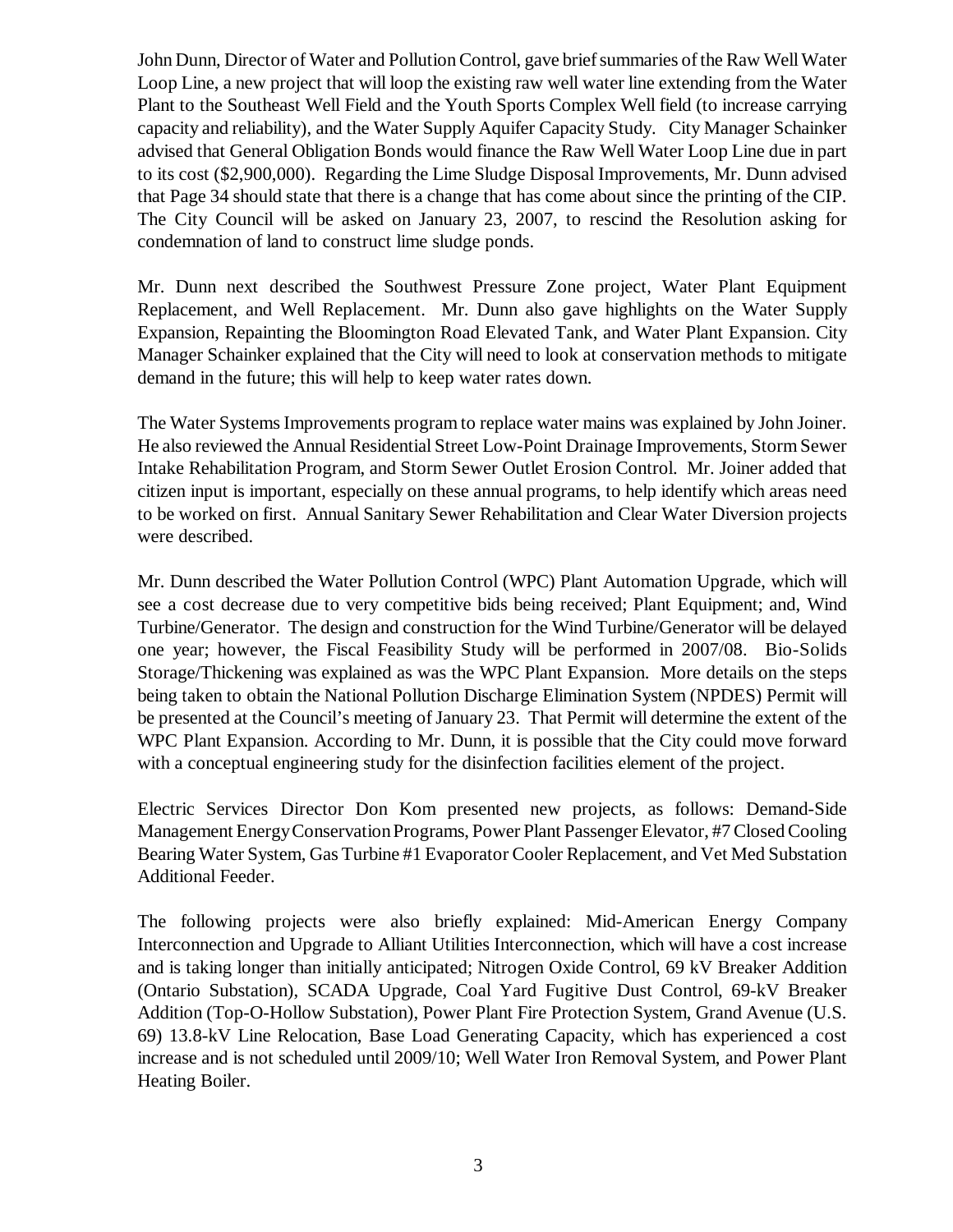City Manager Schainker pointed out that three large CIP projects are contained within this document: Water Plant Expansion, Water and Pollution Control Plant Expansion, and Electric Plant Expansion. Rate increases will be necessary, and a strategy will need to be discussed and approved. Council Member Larson suggested that it be noted that the costs of studies for these projects are included in the City's Operating Budget.

The meeting recessed at 7:22 p.m. and reconvened at 7:29 p.m.

## **Transportation.**

John Joiner briefly reviewed the Southeast  $16<sup>th</sup>$  Street Paving and Bridge Replacement, to be funded through G. O. Bonds and property owner assessments; Grand Avenue Extension, NE Area Regional Improvement (570<sup>th</sup> Avenue Paving), South Dayton Avenue Improvements, Bloomington Road Widening (UPRR Crossing to Hyde Avenue), Collector Street Pavement Improvements (Beach Avenue - Lincoln Way to Mortensen Parkway), Asphalt Resurfacing, Neighborhood Curb Replacement Program (North Riverside Drive - Lincoln Way to North 2<sup>nd</sup> Street), Topographic Mapping/Aerial Photography, Arterial Street Pavement Improvements, and CyRide Route Pavement Improvements. A new project described by Mr. Joiner was the Downtown Street Pavement Improvements project, starting in 2008/09 on Burnett Avenue, Main Street to 7<sup>th</sup> Street. A project called for in the Long-Range Transportation Plan, i.e., South Dakota Avenue Widening (Lincoln Way to Mortensen Road) will begin in 2009/10.

Council Member Goodman asked if the City addresses non-paved areas in the Concrete Pavement programs. City Manager Schainker explained that when citizens purchase their homes, the cost of a paved street is usually built into the cost of the home. It is the City's policy to address unpaved sections through an assessment program. After the street has been paved, then it is the City's responsibility to maintain it.

Mr. Joiner described the Concrete Pavement Reconstruction Program, the Seal Coat Removal/Asphalt Reconstruction Program; Sidewalk Safety Program, which removes and replaces sidewalk intersection crosswalk panels and handicapped ramps; and the Slurry Seal Program.

# **Transportation - Transit.**

Transit Director Sheri Kyras explained the CyRide Vehicle Replacement and new projects, CyRide Shop and Office Equipment gd and Bus Stop Improvements. She also described Building Expansion and Modernization, Automatic Vehicle Location (AVL) Technology, which has been delayed to 2009/10; Resurfacing of Commuter Lots at Iowa State Center, which is administered by the City, but requires no funding allocation; and Stange Road/University Village Traffic Control, delayed until 2011/12.

Airport and City Hall Improvements were also explained by Public Works Director Joiner. It was pointed out that the City will lose revenue when Clarion Technologies vacates a building at the Airport.

### **Community Enrichment.**

Nancy Carroll, Director of Parks & Recreation, described Municipal Pool Maintenance. Ms. Carroll indicated that the Municipal Pool has a minimum life expectancy of another ten years if \$815,000 is expended for improvements during the next five years. Council Member Doll pointed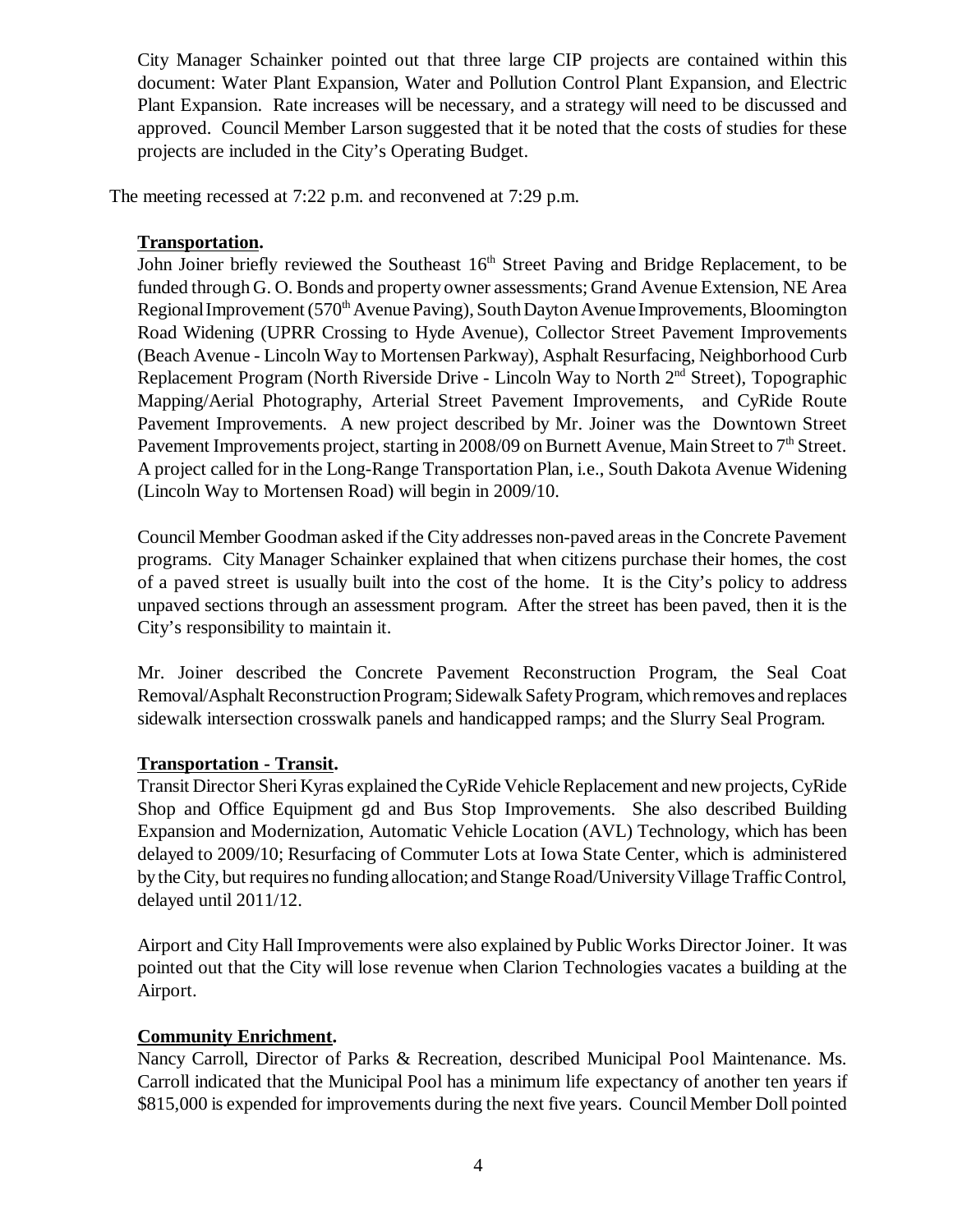out that there is also \$125,000 programmed into this CIP for maintenance of Carr Pool between 2007 - 2009.

Ms. Carroll highlighted the following projects: Facility Maintenance, Playground/Park Equipment Improvements, Ada Hayden Heritage Park Restroom Construction, Charles Calhoun Memorial Park development, and Dog Park, which is contingent on the receipt of private fundraising efforts in the amount of \$50,000.

New projects were described as follows: a Lakeside Overlook/Fishing Pier at Ada Hayden, a Bike Park, programmed for 2009/10 at a location to be determined; and an Interactive Fountain, which is slated for 2010/11. Council Member Larson suggested that discussions be held with Iowa State University (ISU) to ascertain its recreational need for a Bike Park. Council Member Mahayni suggested that ISU be asked to co-sponsor the Bike Park project.

Library Director Art Weeks explained a new project: a Security/Surveillance/Fire System. He also described Air-Conditioning System Replacement, Lighting Replacement, Landscaping of Library Grounds, and Floor Covering Replacement. It is possible, according to City Manager Schainker, that the Lighting Replacement project will be moved up to the current fiscal year.

Mr. Schainker pointed out that the Neighborhood Improvement Program (NIP) and Downtown Facade Improvement Program were included again in the CIP. Council Member Goodman suggested that NIP grant funds be made available for improvements to the business district. Mr. Schainker reminded the Council that the goal of the NIP is to interact as neighbors in residential neighborhoods. Council Member Mahayni recommended that staff promote the NIP through its newsletter.

Assistant City Manager Bob Kindred described the Southeast Entryway Improvements, a new project that will be done in partnership with the South Ames Business Neighborhood.

Director of Fleet Services Paul Hinderaker described a new project, Fleet Services Building Maintenance and Improvements. Council Member Rice suggested that lighting improvements similar to those to be undertaken at the Library be looked at for Fleet Services.

Debt capacity was explained by Finance Director Pitcher. He reminded the Council that they set a City policy to reserve 25% of available debt capacity. The State of Iowa statutory debt limit is 5% of total actual valuation. Mr. Pitcher gave the percentages of total debt capacity for the years 2005 through 2012. Mr. Schainker gave a summary of the major bond issues. His strategy is to keep the G.O. debt flat, i.e., when debt is paid-off, additional debt is incurred. Mr. Pitcher described the difference between G. O. Bonds and Revenue Bonds.

- **COMMENTS:** Council Member Larson referenced an e-mail from Catherine Scott requesting that the forums on growth sponsored by the Tribune be televised on Channel 12. Mayor Campbell advised that Channel 12 may only be used for governmental-sponsored meetings; however, the Tribune's forums will be taped and played on Channel 16.
- **CLOSED SESSION:** Moved by Doll, seconded by Popken, to hold a closed session as provided by Section 20.17(3), Code of Iowa, to discuss collective bargaining.